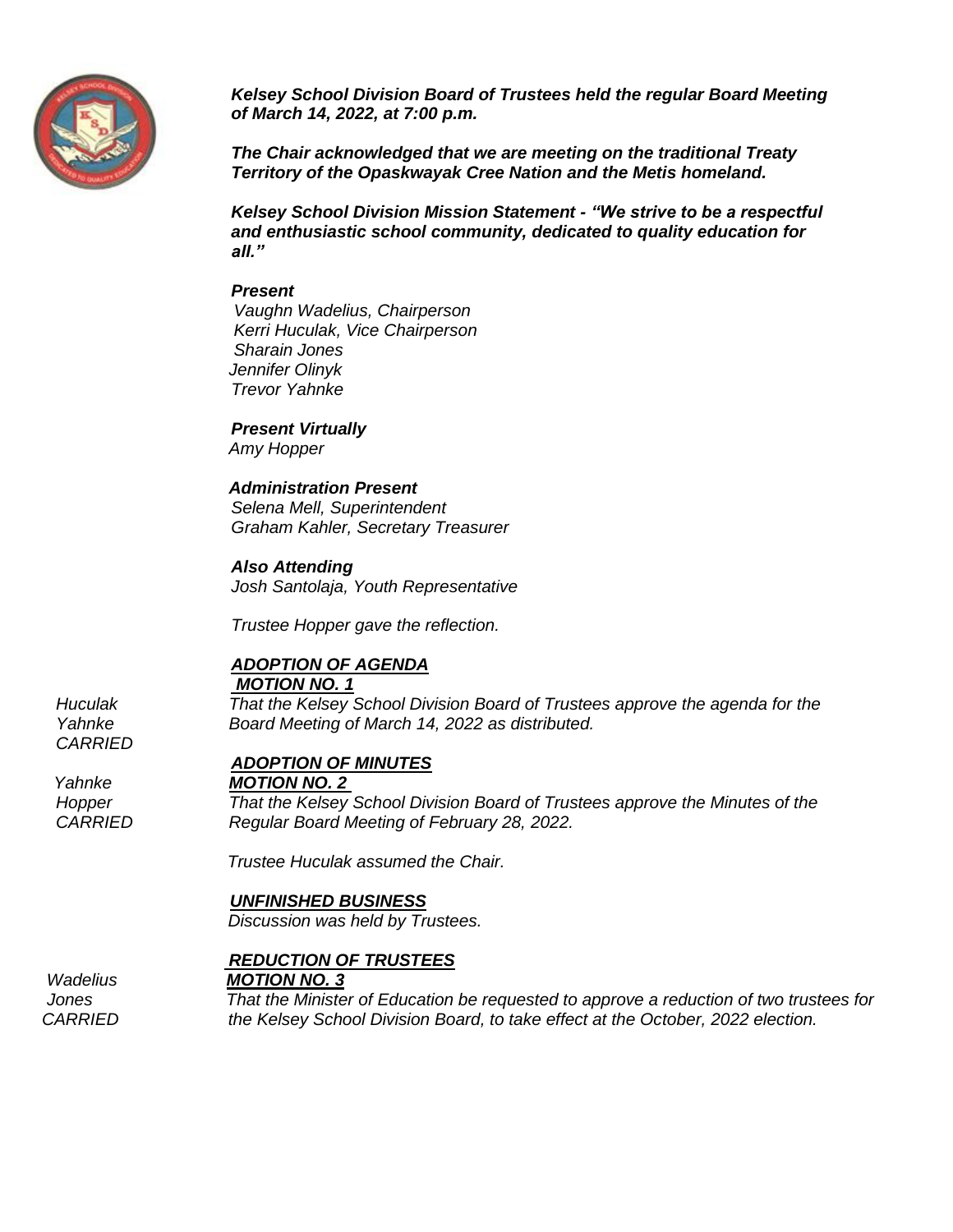

*Page Two March 14, 2022*

## *UNFINISHED BUSINESS continued…*

## *MINISTER OF EDUCATION - REDUCTION OF TRUSTEES MOTION NO. 4*

 *That subject to the Minister of Education's approval, a reduction of two Kelsey School Division trustees be achieved by: Wadelius a) combining Wards 2 and 3 to be represented by one trustee, and*

 *Jones b) reducing Ward 1 by one trustee*

 *CARRIED and that the Wards be renumbered accordingly.*

 *Trustee Wadelius resumed the Chair.*

# *ACTION/DECISION SPECIAL LEVY MOTION NO. 5*

 *That the Kelsey School Division Board of Trustees approve the Special Levy for Huculak January 1, 2022 to December 31, 2022 as follows:*

| Jones          | Town of The Pas | \$2,863,039.00 |
|----------------|-----------------|----------------|
| <i>CARRIED</i> | R.M. of Kelsey  | \$1,141,051.00 |
|                | Total           | \$4,004,090.00 |

# *SUPERINTENDENT'S BUSINESS REPORT*

- *Covid update*
	- *Masks are not required as of March 15, however they are allowed and varied needs should be respected*
	- *Parent teacher interviews can resume in person, zoom meetings will be possible as well*
	- *Schools will be entering Limited Risk Green for provincial pandemic response. We anticipate additional guidance regarding cohorts. We will be transitioning and updating all stakeholders as information is processed*
- *An LGBTQ facilitator will be in The Pas from Wednesday March 16 to Friday March 18. Conversations will be held with students and the facilitator in regards to diverse needs (LGBTQ+)*
- *Friday, March 16th will be division professional development for all staff. The focus this year is on 'meeting diverse needs of staff and learners'.*
- In our recognition of local and regional partnerships and continued efforts *to build alliances, KSD has extended invites with a few seats offered to local partners and northern divisions.*

# *BOARD CHAIR'S REPORT*

*Board Chair Wadelius reported he attended the following:*

- *Mar 2 Policy Committee Meeting*
- *Mar 3 KSD-KTA Liaison Meeting*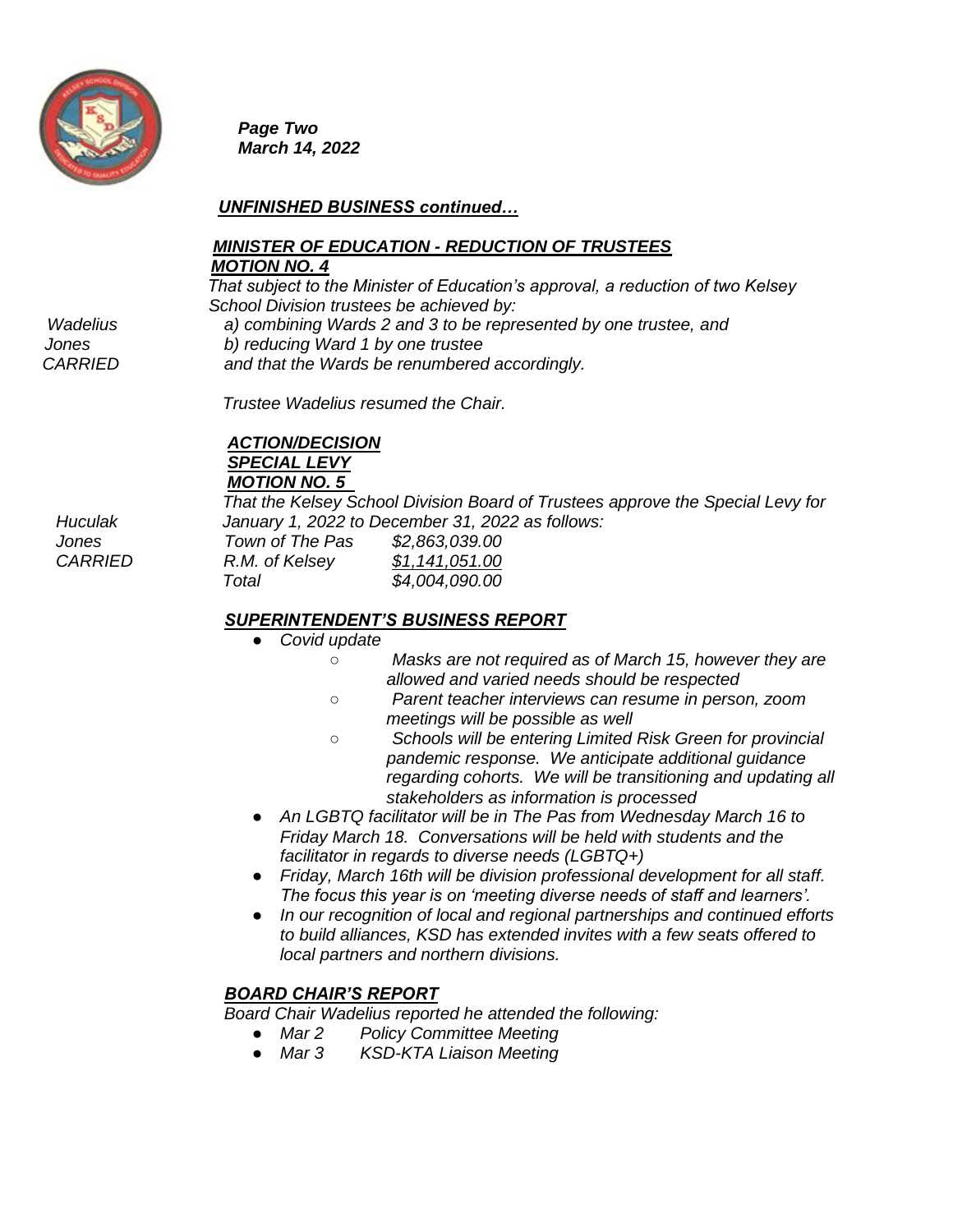

*Page Three March 14, 2022*

## *BOARD CHAIR'S REPORT continued…*

- *Mar 4 K-12 Funding Model Review Presentation*
- 
- *Mar 7 MBCI Administration Meeting*<br>● *Mar 7 Kelsey CS Administration Mee Kelsey CS Administration Meeting*
- *Mar 9 Mary Duncan School Administration Meeting*
- *Mar 9 Ècole Opasquia Administration Meeting*
- *Mar 9 Scott Bateman MS Administration Meeting*
- *Mar 11 MSBA Annual Meeting/Convention - Highlights included a panel discussion with a parent, student and university education professor on preparations of students for the future and improved retention of students in school.*

### *SECRETARY TREASURER'S BUSINESS REPORT*

- *Bus Order Deadline is March 25, 2022*
- *Draft Budget*

## *APPROVAL TO PURCHASE SCHOOL BUS*

*Olinyk MOTION NO.\_6\_\_*

*Hopper That the Kelsey School Division Board of Trustees Approve The Purchase of a CARRIED Thomas Built Bus from Thomas Built Bus/Transolutions Truck Centres in the amount of \$161,592.48.*

# *STANDING COMMITTEE REPORTS*

# *COMMUNITY LIAISON (Amy Hopper)*

*A meeting was held March 8, 2022. The survey for board reduction was reviewed. Minutes will be provided. Next meeting is scheduled for April 12, 2022.*

### *POLICY* (Vaughn Wadelius)

 *A meeting was held on March 2, 2022 and the following was discussed:*

- *Policy JHCC - Communicable Disease Protocol*
- *Policy JHA - Student Insurance Program*
- *Policy JHFA - Supervision of Students*
- *Policy JHFB - Student Safety Patrols*
- *Policy JHG - Traffic and Parking Controls*
- *Policy JM - Student Awards*
- *Policy JO - Student Records*
- *Policy AGA - Recognition for Service*
- *KSD Forms Location*

 *Next meeting is scheduled for May 4, 2022.*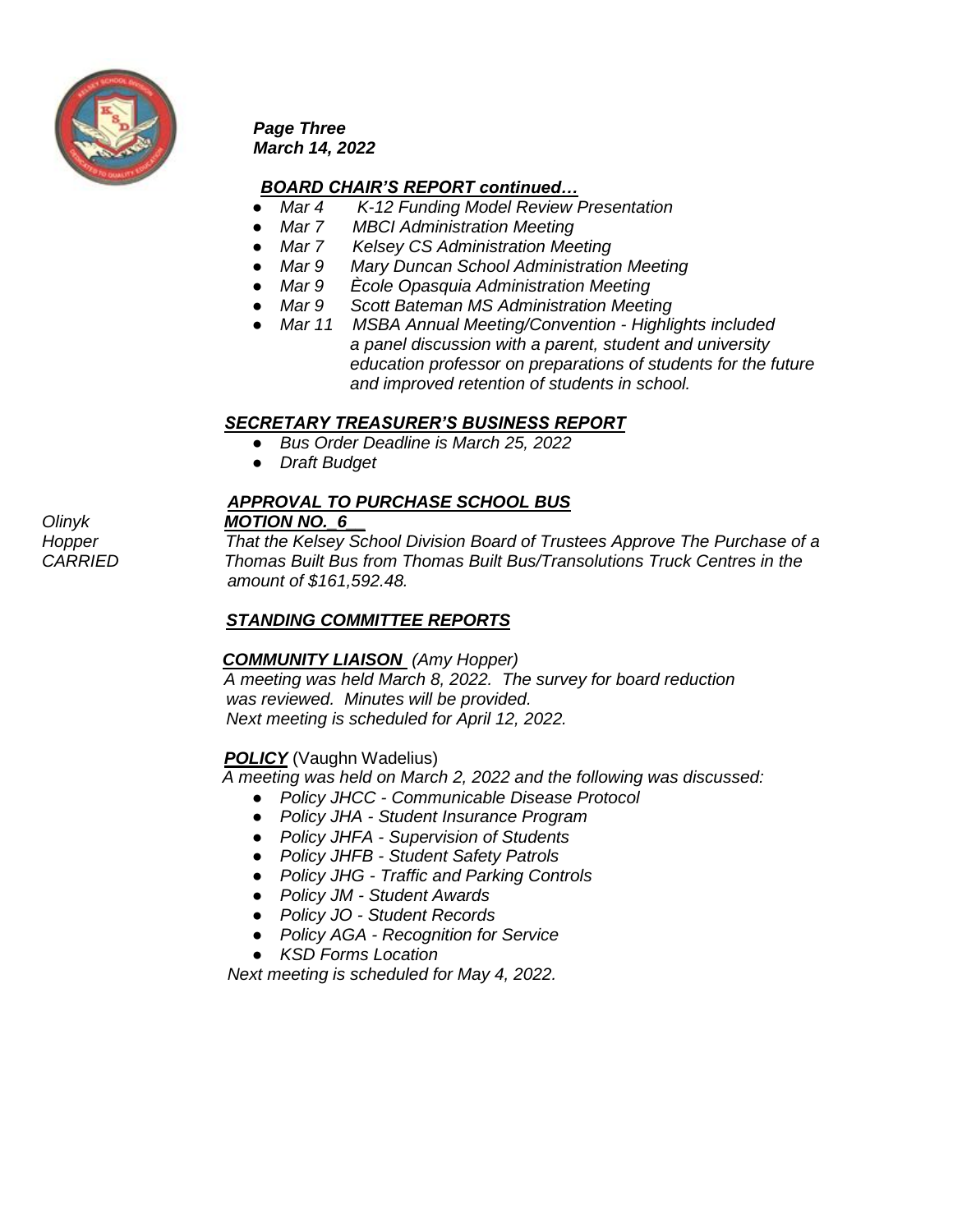

*Page Four March 14, 2022*

## *STANDING COMMITTEE REPORTS continued… POLICY continued…*

#### *ACTION Wadelius APPROVAL OF REVISED POLICY JHFB - STUDENT SAFETY PATROLS Olinyk MOTION NO.\_7\_\_\_*

*CARRIED That the Kelsey School Division Board of Trustees approve revised Policy JHFB Student Safety Patrols.*

#### *Wadelius APPROVAL OF REVISED POLICY AGA - RECOGNITION FOR SERVICE Olinyk MOTION NO.\_8\_\_\_*

*CARRIED That the Kelsey School Division Board of Trustees approve revised Policy AGA Recognition for Service*

#### *Wadelius REMOVAL OF POLICY JHG - TRAFFIC AND PARKING CONTROLS Olinyk MOTION NO.\_9\_\_\_*

*CARRIED That the Kelsey School Division Board of Trustees remove Policy JHG - Traffic and Parking Controls*

*Wadelius REAFFIRMATION OF POLICIES JHA, JHFA, JM and JO Olinyk MOTION NO. 10\_\_\_*

*CARRIED That the Kelsey School Division Board of Trustees reaffirm policies - JHA, JHFA, JM and JO.* 

> *FINANCE (Kerri Huculak) Next meeting is scheduled for March 23, 2022.*

 *NEGOTIATIONS AND PERSONNEL (Trevor Yahnke) Next meeting is scheduled for March 17, 2022.* 

 *TRANSPORTATION (Jennifer Olinyk*)

 *Next meeting is scheduled for March 15, 2022. Will confirm if need for meeting exists.*

*BUILDINGS AND MAINTENANCE (Kerri Huculak) Next meeting is scheduled for March 24, 2022.*

 *EDUCATION LIAISON (Sharain Jones) Next meeting is scheduled for March 16, 2022 at MBCI.*

*OTHER REPORTS KELSEY COMMUNITY SCHOOL*

*The next meeting is in April.* 

# *MARGARET BARBOUR COLLEGIATE*

● *The graduation committee is on task. Grad plans are moving along.*